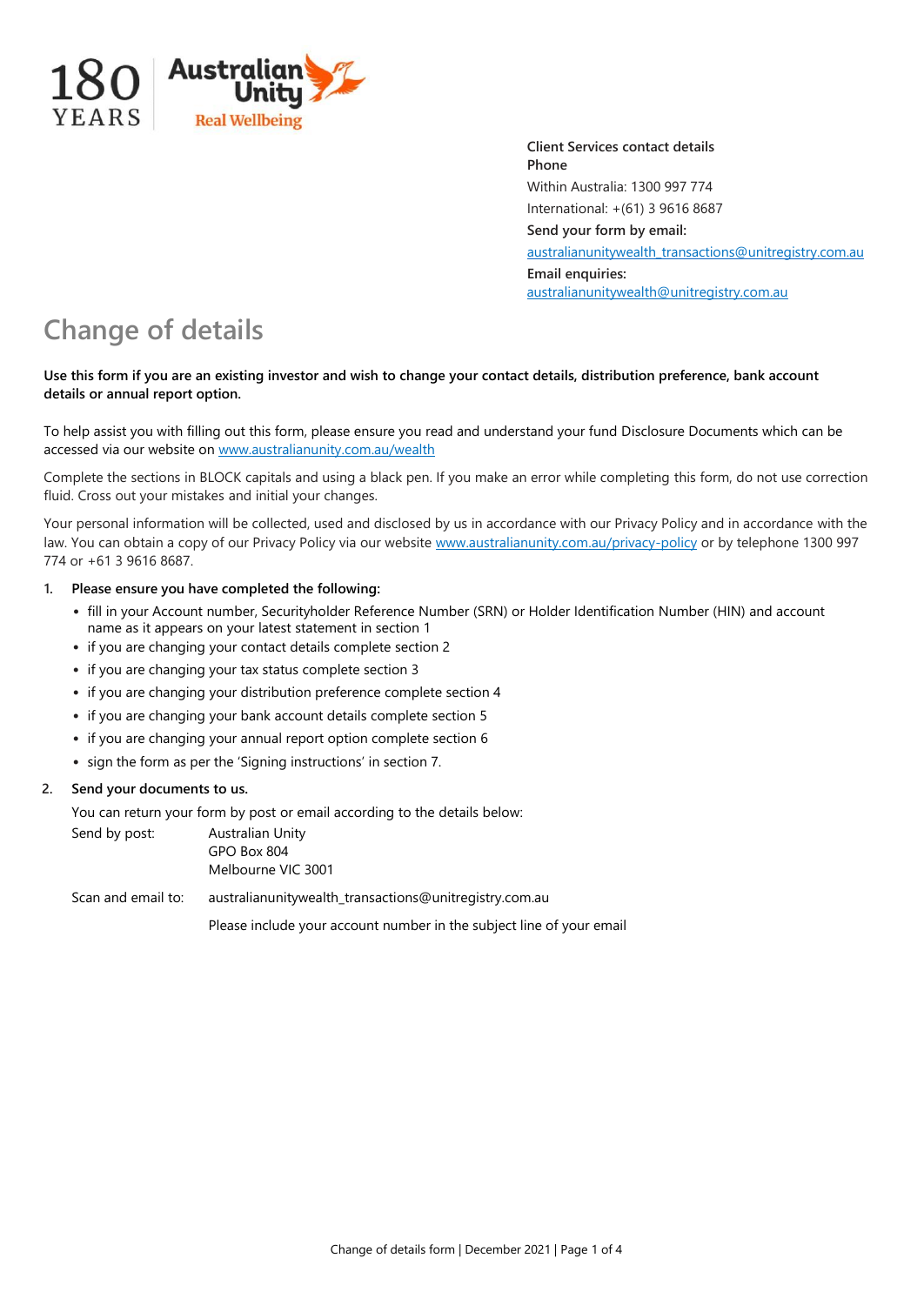## **1 Investor details**

Account number, Securityholder Reference Number (SRN) or Holder Identification Number (HIN) Account name

The SRN/HIN can be found on the most recent holding statement. It's 11 characters long and usually starts with an "X" or "I".

#### **2 New contact details**

#### **New residential address or registered office address.**

A PO Box/RMB/Locked Bag is not acceptable.

| Property/Building name (if applicable) |                                                          | Suburb |                                              | State                                           |  |
|----------------------------------------|----------------------------------------------------------|--------|----------------------------------------------|-------------------------------------------------|--|
| Unit/Level                             | Street number                                            |        | Postcode                                     | Country                                         |  |
| Street name                            |                                                          |        | New contact details                          | Home number (include country and area code)     |  |
| Suburb                                 |                                                          | State  |                                              |                                                 |  |
|                                        |                                                          |        |                                              | Business number (include country and area code) |  |
| Postcode                               | Country                                                  |        |                                              |                                                 |  |
|                                        |                                                          |        |                                              | Mobile number (include country code)            |  |
|                                        | New postal address (if different to residential address) |        |                                              |                                                 |  |
| A PO Box/RMB/Locked Bag is acceptable. |                                                          |        | New email address (please use block letters) |                                                 |  |
|                                        | Property/Building name (if applicable)                   |        |                                              |                                                 |  |

This email address is the default address for all investor correspondence (such as transaction confirmations, statements, reports and other material).

Street name (or PO Box or other mail details if applicable)

#### **3 Tax status**

## **1. Individuals and Sole Traders**

Unit/Level Street number

Please complete if your tax status has changed

Australian resident

Non-resident (Please specify country of residence)

If you are an Australian resident for tax purposes, please provide your tax file number (TFN) or reason for exemption. If you are an Australian resident and do not provide your TFN, or reason for exemption, you will be taxed at the highest marginal tax rate plus the Medicare levy.

TFN

Reason for exemption

If you have changed your status for US tax purposes, please contact us for a Tax Information form.

#### **2. Companies**

Please provide your company registration number (for example Australian Business Number [ABN])

#### **3. Trusts or Superannuation Funds**

Please provide information below which is applicable to you.

ABN (applicable if you are a trust or a self managed superannuation fund registered with the Australian Taxation Office)

TFN

Australian Registered Scheme Number (applicable if your trust is registered with ASIC)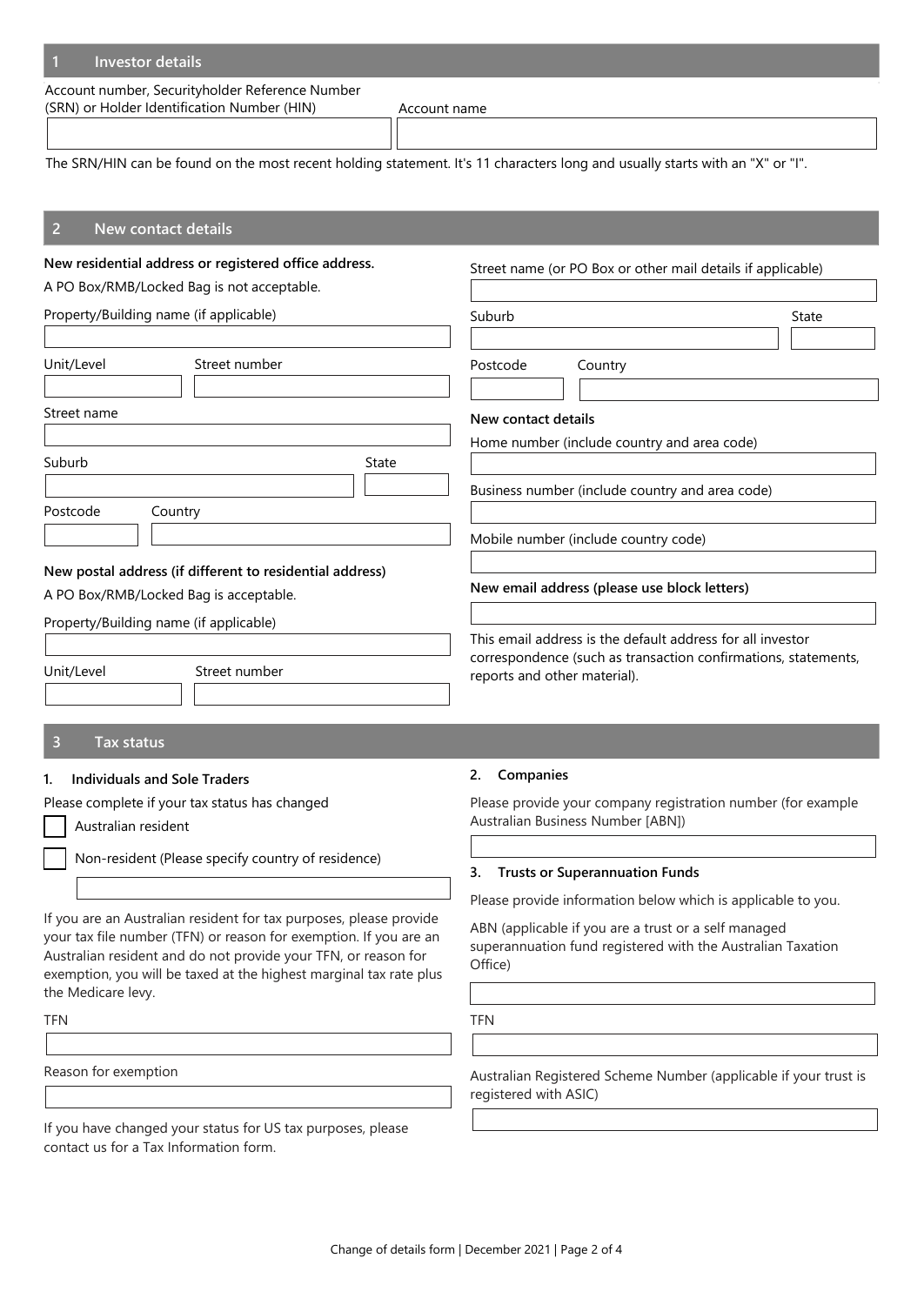Please indicate your choice below. If you do not make a choice below, we will reinvest your distribution into the fund. Please refer to the relevant PDS or IM regarding distribution payment methods.

### The latest PDS or IMs are available from the internet at [www.australianunity.com.au/wealth](http://www.australianunity.com.au/wealth)

| <b>FUND NAME</b>                                               | <b>Distribution preference</b><br>(indicate preference with an X) |                                   |  |  |
|----------------------------------------------------------------|-------------------------------------------------------------------|-----------------------------------|--|--|
|                                                                | <b>Reinvest</b>                                                   | Pay to my Australian bank account |  |  |
| Altius Sustainable Bond Fund                                   |                                                                   |                                   |  |  |
| Australian Unity A-REIT Fund                                   |                                                                   |                                   |  |  |
| Australian Unity Balanced Growth Portfolio                     |                                                                   |                                   |  |  |
| Australian Unity Diversified Property Fund - Ordinary          |                                                                   |                                   |  |  |
| Australian Unity Green Bond Fund - Ordinary                    |                                                                   |                                   |  |  |
| Australian Unity Green Bond Fund - Retail                      |                                                                   |                                   |  |  |
| Australian Unity Healthcare Property Trust - Class A           |                                                                   |                                   |  |  |
| Australian Unity Healthcare Property Trust - Retail            |                                                                   |                                   |  |  |
| Australian Unity Healthcare Property Trust - Wholesale         |                                                                   |                                   |  |  |
| Australian Unity Property Income Fund - Wholesale              |                                                                   |                                   |  |  |
| Australian Unity Sustainable Short Term Income Fund - Ordinary |                                                                   |                                   |  |  |
| Australian Unity Sustainable Short Term Income Fund - Retail   |                                                                   |                                   |  |  |
| Platypus Absolute Return Australian Equities Fund              |                                                                   |                                   |  |  |
| Platypus Australian Equities Fund                              |                                                                   |                                   |  |  |
| Platypus Systematic Growth Fund                                |                                                                   |                                   |  |  |
| Pro-D Balanced Fund                                            |                                                                   |                                   |  |  |
| Pro-D Growth Fund                                              |                                                                   |                                   |  |  |
| Pro-D High Growth Fund                                         |                                                                   |                                   |  |  |
| Talaria Global Equity Fund - Foundation                        |                                                                   |                                   |  |  |
| Talaria Global Equity Fund - Currency Hedged (Managed Fund)    |                                                                   |                                   |  |  |
| Talaria Global Equity Fund (Managed Fund)                      |                                                                   |                                   |  |  |
| Talaria Spectrum Fund                                          |                                                                   |                                   |  |  |

# **5 Australian bank account details**

Please provide the financial institution account details in order to receive your distribution payments and/or future redemption payments. Payments will only be made to a financial institution account held in the name of the investor/s. Payments will not be made into third party financial institution accounts.

#### Financial institution name

Branch name

BSB number Bank account number

Account name

## **Regular savings plan – change of bank account**

Tick here if this account is also to be used for your regular savings plan. If this box is not ticked, we assume you do not have a regular savings plan or that you wish for your existing regular savings plan back account details to remain unchanged.

If you wish to set up a new Regular Savings Plan or change the frequency or amount of your existing Regular Savings Plan, please call us.

**Note:**

- If you wish to have money paid into the account you are updating here, please wait for confirmation of the updated details to the register before submitting the redemption form.
- Please provide a copy of a bank statement for verification purposes.